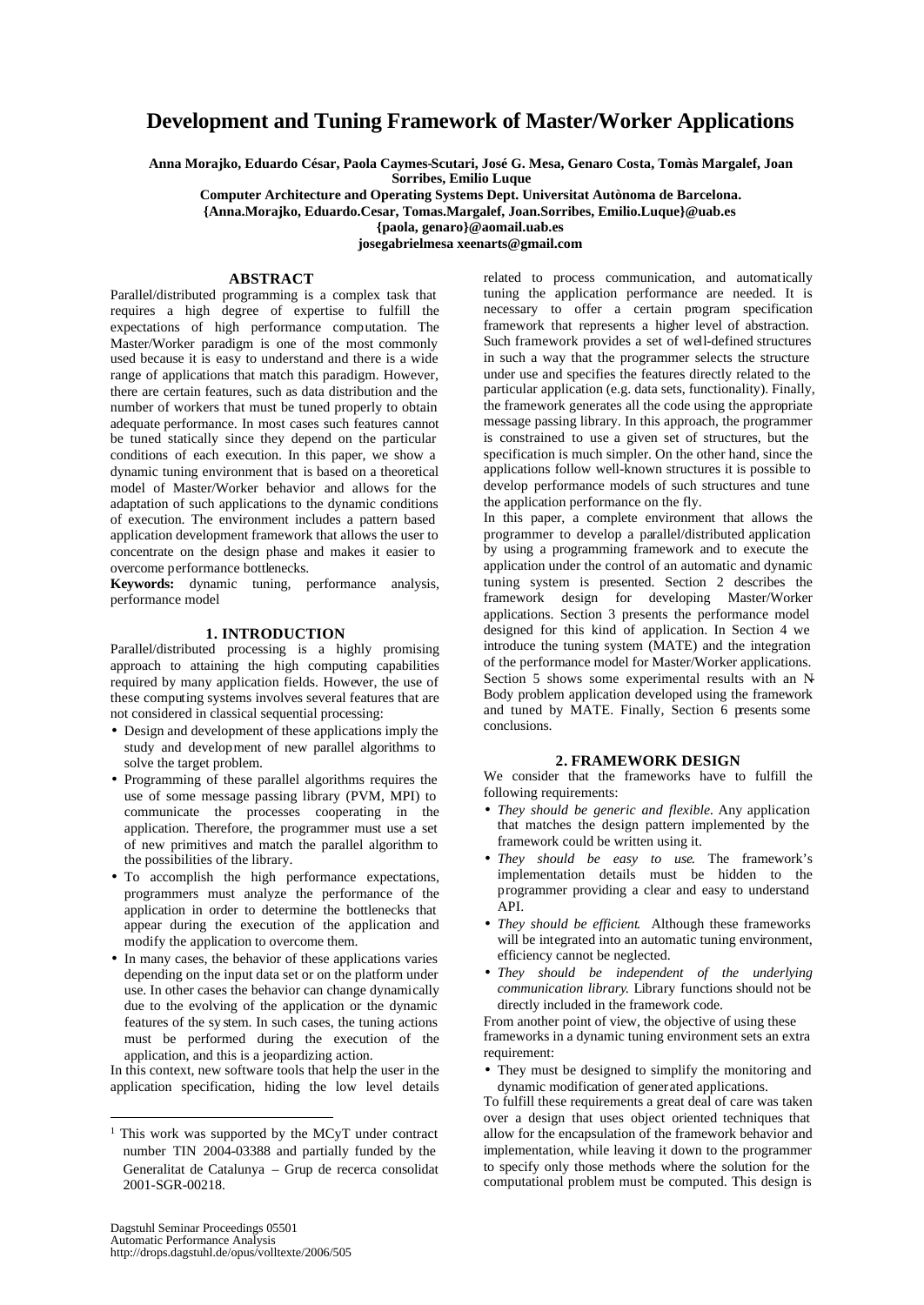based on the fact that for any programming paradigm (master-worker, pipeline, divide and conquer, and so on) two different elements are clearly distinguished: first, the processes which are in charge of performing the computation, and which have specific behavior in accordance with their role in the paradigm, and second the management of the data that has to be interchanged between those processes.

The resulting class structure is shown in Figure 1, where we can see that for each kind of process in a programming paradigm the related framework includes a class (*Process class*) to encapsulate its behavior, defining as virtual those methods that will be used by the programmer in a derived class (*MyProcess class*) to specify the particular computation performed by the process. In this derived class the programmer must codify the specific computation of the application through *computation methods*, as well as other methods for *initialization* and *finalization* code.

It can be seen that the framework also includes classes that encapsulate the management of the data that will be exchanged between processes (*Communication* exchanged between processes (*Communication management class*). The idea is that an object of a particular process class owns an object of a communication management class associated with this kind of process. The communication management object is responsible for managing the logical channels used to communicate the process with others, and the data that is communicated through these channels. This object offers programmers a communication interface.



Fig. 1. Class structure for frameworks.

There are only two methods used by the communication management class that should be overwritten by the programmer, the method used to make partitions in the process data, which has to be sent to other processes, and the one used to fill process data structures with data received from other processes (*Partition methods*). This design is aimed at making data structures used in the process computation independent of data structures used in the information interchange with other processes, but

maintaining the flexibility to decide how to map one kind of structure over the other.

Finally, to fulfill the requirement for an independent communication library, we have defined a *communication class* to encapsulate the communication library functions. This communication class offers a standard interface to PVM and MPI that is used by the *communication management class* and therefore hidden to programmers. This class is automatically generated by a tool (CCG – Communication Class Generator) that uses *data configuration* information given by the programmer.

## **Master/Worker implementation of Nbody problem**

The framework has been used to develop a Master/Worker brute force Nbody application [5]. This application involves processing the force iteration between a set of *n* bodies in a 2D space for each instant of time. In every instant, the new position of each body is calculated and the current velocity is updated by the influence of the other bodies. This application was chosen because it can scale for a high number of workers and the computation effort is spitted in framework iterations.

The framework provides an infrastructure for developing an application under the Master/Worker paradigm. To develop a master/worker application the user has to extend the two Master and Worker base classes. Each of these two classes has virtual C/C++ methods that should be overwritten by the user code. Communication between the user code and the framework is made by polymorphism and the attributes inherited in the sub classing process.

The first step towards building a new application is to execute call the "create.sh" script file that generates a directory tree containing all the files needed by passing the application name. This creates a "master" and a "worker" directory containing the specific master and worker code provided by the framework, and skeleton classes that should be filled with the user code. The user should only modify the "\_mymaster.cpp" and "\_mymaster.h" in the "master" directory, and "myworker.cpp" and "\_myworker.h" in the worker directory.

Another directory created is the "struct", and this contains the user structures including the "myinstruct.h" and "myoutstruct.h" files. The user should edit these files and place C/C++ code definition of the input and output data structures. After coding the input and output structures, the user needs to code the master and the worker class. The framework used supports iterations and provides synchronous and asynchronous execution. This affects the way the master distributes the tasks between the workers.

Framework execution involves a series of events that should be coded by the user. These basic events are master initialization ("\_M\_Initialize"), worker initialization ("\_W\_Initialize"), master data partition ("\_M\_Partition"), worker do work ("\_W\_DoWork"), worker final work ("\_W\_FinalWork"), master data recovery ("\_M\_Recover") and master final work ("\_M\_FinalWork").

In the NBody implementation, the function "\_M\_Initialize" is used to allocate memory for the array of bodies, and each body position and velocity are initialized. The W Initialize work member function is used to initialize the result buffer, an array for storing the computation result data. Each input structure is the set of bodies and the range of processing, which tells the worker the subset of bodies to process. Task generation is based on the number of available workers and the division is performed equally, each worker receives approximately the same amount of work ("\_M\_Partition"). The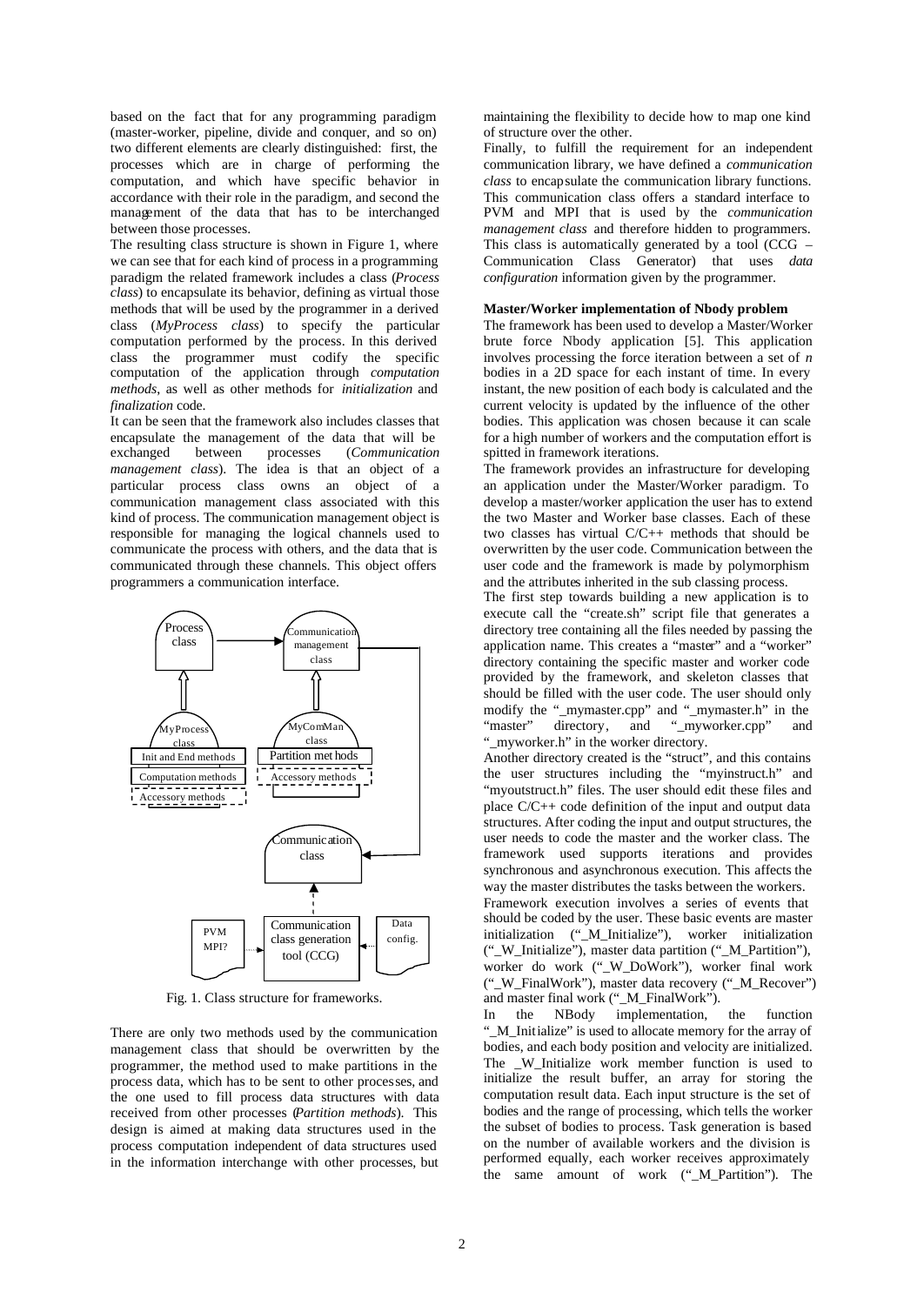"\_W\_DoWork" of worker consists of processing input structures. The input structure process consists of calculating, for each body within the defined range, the result acceleration based on the mass and the distance between the bodies. Result acceleration changes the current velocity, direction and position of the bodies. The process output result is an output structure containing the new position and velocity of the processed bodies. After processing each input structure, the corresponding result is placed in an output structure and stored in a custom worker attribute called "spaces". The collection of results is queued in the "\_W\_FinalWork" function and the "spaces" attribute is empted. The worker member function used to recover the data was "\_W\_DoWork", and the code simply copies the result content to the common body list structure. The "\_M\_FinalWork" function is used to store the result body list values to file.

## **3. PERFORMANCE MODEL FO R THE NUMBER OF WORKERS**

In this section, we present the problem of determining a suitable number of workers for an M/W application. We will only consider this problem for homogeneous M/W applications, defining these as applications where all tasks (i.e. a set of data to be processed by each worker) are approximately of the same size and require the same processing time. In fact, these kinds of application perform similarly to a balanced M/W application with the same total processing time and the same global communication volume, as shown in [1].

For this analysis, we have assumed the following terminology to identify the different parameters that will form part of the performance model:

- $\bullet$  tl = fixed network time overhead per message, in ms.
- $? =$  communication cost per byte (inverse bandwidth), in ms/byte.
- $V =$  total data volume, in bytes.
- $n =$  current number of workers in the application.
- Tc = total computing time  $(S \text{ tci})$
- $\bullet$  Tt = total time spent on an application iteration (execution time). Our objective is to estimate and minimize this magnitude.
- Nopt = number of workers needed to obtain the minimum Tt (best performance).

It can be seen that the parameters that must be monitored to apply the performance model associated to an M/W application are:

- tl and ? which could be calculated at the beginning of the execution and should be re-evaluated periodically to make allowances for the adaptation of the system to the network load conditions.
- Sizes of messages that the master sends to workers and when it receives results from them, in order to calculate the portion of the data volume sent to workers  $(p*V)$ and the portion received from them  $((1-p) * V)$ .
- The time the workers spend on each task has to be measured in order to calculate the total computing time  $(Tc)$ .

We have shown in [1] the analysis performed in order to construct the performance functions associated to this kind of application and the expressions for calculating the optimal number of workers for different situations.

In a Master/Worker application the Master initially distributes data among workers, and then those workers make some processing on this data. Finally, each worker sends its processing results back to the Master. We have

called iteration to this process, and we have defined the expressions to calculate the total iteration time given different conditions:

$$
Tt = 2 * t l + I * \sum_{i=0}^{n-1} v_i + tc_i + I * v_m
$$
 if ((tl \le I \* v\_i) and  
(tl + I \*  $\sum_{i=0}^{n-1} v_i > 2 * t l + I * v_i + tc_i + I * v_m$ ))

Or

$$
Tt = n * t l + I * v_i + tc_i + tl + I * v_m \quad (if \ tl > l * v_i)
$$
Or

$$
Tt = (n+1)*tl + \mathbf{I} * \sum_{i=0}^{n-1} v_i + tc_i + \mathbf{I} * v_m
$$

if (synchronous protocol) and

$$
(\mathbf{n} * \mathbf{t} + \mathbf{I} * \sum_{i=0}^{n-1} \mathbf{v}_i > 2 * t\mathbf{I} + \mathbf{I} * \mathbf{v}_i + t\mathbf{c}_i + \mathbf{I} * \mathbf{v}_m)
$$

In [1] we assumed that the total data volume was constant, so increasing the number of workers implied smaller messages. Consequently, considering that tci =  $Tc/n$ ,  $v_i$  = p\*V/n (some portion *p* of the overall data volume which is distributed among the workers), and  $v_m = (1-p) * V/n$  (the remaining portion of the overall data volume which are the results that workers return to the master) we could rewrite the above expressions as:

$$
Tt = \frac{(2 * t + 1 * V * p) * n + Tc + 1 * (1 - p) * V}{n}
$$
  
if ((t|  $\le$  1 \*  $\frac{p * V}{n}$ ) and  
(n  $\le$  [(1 \* V + Tc) / (1 \* p \* V - t])])  
Or

Or

$$
Tt = n * t + \frac{Tc}{n} + t + \frac{V}{n} \quad \text{(if } t > I * \frac{p*V}{n} \text{)}
$$
\n
$$
\text{if } t > I * \frac{p*V}{n} \text{ (if } t > I \text{ (if } t > I \text{ (if } t > I \text{ (if } t > I \text{ (if } t > I \text{ (if } t > I \text{ (if } t > I \text{ (if } t > I \text{ (if } t > I \text{ (if } t > I \text{ (if } t > I \text{ (if } t > I \text{ (if } t > I \text{ (if } t > I \text{ (if } t > I \text{ (if } t > I \text{ (if } t > I \text{ (if } t > I \text{ (if } t > I \text{ (if } t > I \text{ (if } t > I \text{ (if } t > I \text{ (if } t > I \text{ (if } t > I \text{ (if } t > I \text{ (if } t > I \text{ (if } t > I \text{ (if } t > I \text{ (if } t > I \text{ (if } t > I \text{ (if } t > I \text{ (if } t > I \text{ (if } t > I \text{ (if } t > I \text{ (if } t > I \text{ (if } t > I \text{ (if } t > I \text{ (if } t > I \text{ (if } t > I \text{ (if } t > I \text{ (if } t > I \text{ (if } t > I \text{ (if } t > I \text{ (if } t > I \text{ (if } t > I \text{ (if } t > I \text{ (if } t > I \text{ (if } t > I \text{ (if } t > I \text{ (if } t > I \text{ (if } t > I \text{ (if } t > I \text{ (if } t > I \text{ (if } t > I \text{ (if } t > I \text{ (if } t > I \text{ (if } t > I \text{ (if } t > I \text{ (if } t > I \text{ (if } t > I \text{ (if } t > I \text{ (if } t >
$$

Or

$$
Tt = (n+1)*tl + I * p*V + \frac{Tc}{n} + I * (1-p)*\frac{V}{n}
$$
  
if (synchronous protocol) and (3)

 $(n * t1 + I * V > 2 * t1 + I * V/n + Tc/n)$ 

If we calculate  $dTt/dn = 0$  for expression (2) and (3) we will obtain the expressions to calculate the number of workers needed to minimize Tt, which is:

if protocol is synchronous and

$$
n * (tl + I * V/n) > 2 * tl + I * V/n + Tc/n
$$

$$
N_{opt} = \sqrt{((1-p)I \cdot V + T_c) / \frac{1}{t}}
$$
 (4)

if protocol is asynchronous and

$$
(tl > l * \frac{p * V}{n})
$$

or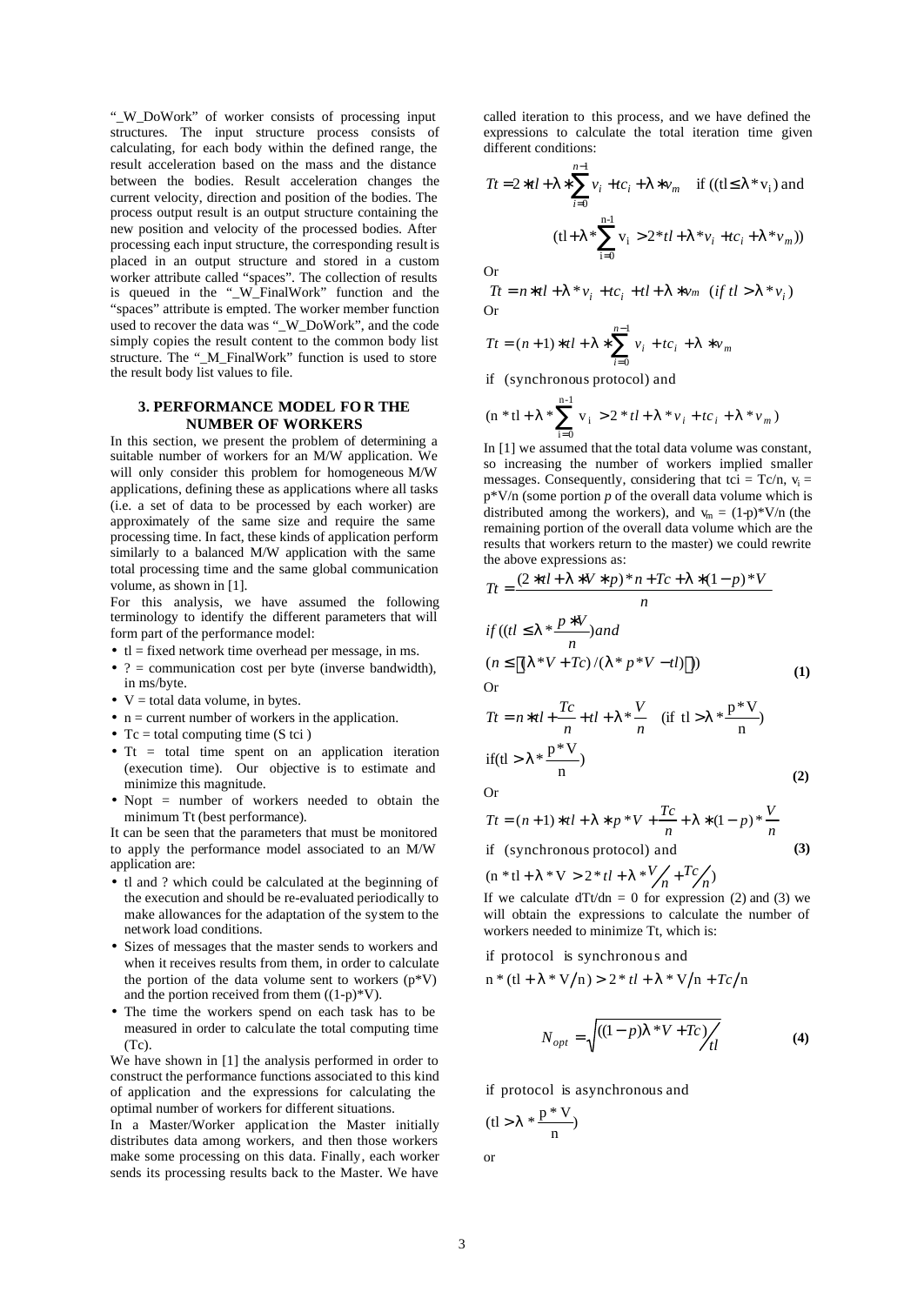$(n \leq \lceil (1 * V + T_c) / (1 * p * V - t \rceil) \rceil$  $(t \mid \leq 1 * p * V/n)$  and if protocol is not synchronus and  $N_{opt} = \sqrt{\frac{(I * V + Tc)}{t}}$  (5)

As we said before, these expressions are valid when the total amount of data remains constant, but in the NBody application the whole data is sent to each worker, which means that data volume depends on the number of workers. As a consequence, expressions (1) and (2) become:

$$
Tt = \frac{(2*tl + 1*n*V_m)*n + Tc + 1*V_w}{n}
$$
 (6)

and

$$
Tt = n * t l + I * V_m + \frac{T_c}{n} + t l + I * \frac{V_w}{n}
$$
 (7)

And expression (5) becomes:

$$
N_{opt} = \sqrt{\frac{(I * V_w + Tc)}{t}} \quad \text{if (tl > l * \frac{V_m}{n})} \quad (8)
$$

$$
N_{opt} = \sqrt{\frac{(I * V_w + Tc)}{I * V_m}} \quad \text{if not} \tag{9}
$$

#### **4. MATE**

In this section we present MATE (Monitoring, Analysis and Tuning Environment) [2, 3] that provides dynamic automatic tuning of parallel/distributed applications. During run-time MATE automatically instruments a running application to gather information about the application's behavior. The analysis phase receives events, searches for bottlenecks by applying a performance model and determines solutions for overcoming such performance bottlenecks. Finally, the application is dynamically tuned by applying the given solution. Moreover, while it is being tuned, the application does not need to be re-compiled, re-linked or restarted. To modify the application execution on the fly MATE uses the technique called dynamic instrumentation [4].

MATE consists of the following main components that cooperate among themselves, controlling and trying to improve the execution of the application:

- Application Controller (AC) a daemon-like process that controls the execution of the application on a given host (management of processes and machines). It also provides the management of process instrumentation and modification.
- Dynamic monitoring library (DMLib) a shared library that is dynamically loaded by AC into an application process to facilitate instrumentation and data collection. The library contains functions that are responsible for registration of events with all required attributes and for delivering them for analysis.
- Analyzer a process that carries out the application performance analysis, it automatically detects existing performance problems "on the fly" and requests appropriate changes in order to improve the performance of the application.

An important issue is the representation of knowledge of the performance problems that we can utilize when optimizing an application. In MATE, we use the following terms for knowledge: measure points, performance model, tuning points/actions. A measure point is a location in a process where the instrumentation must be inserted in order to provide measurements. A performance model consists of activating conditions (conditions in the application behavior considered to be a bottleneck) and/or formulas that model the application, allowing determination of the optimal conditions. Tuning points are the application components that must be changed to improve performance. Tuning action represents the action that must be performed on a tuning point. The knowledge required to represent the performance model of an application bottleneck is specified in a component called a "tunlet".

## **Tunlet implementation**

To dynamically tune the number of workers the cooperative approach must be chosen since it is required to have certain information about the application. We implemented a specific tunlet using the knowledge provided by the framework presented above. The application is based on iterations where all processes repeatedly perform all operations. In every iteration, the master distributes tasks to a specified number of workers and then waits for the results. It must synchronize the results before the next iteration. Worker processes calculate the results and send them back to the master.

The tunlet that optimizes the number of workers requires run-time monitoring of the functions responsible for exchanging messages (sending and reception functions implemented in the framework). In particular, for these functions every entry or exit in the master process and in all worker processes is monitored. Instrumenting these functions and measuring the amount of data sent to the workers and received by the master, the total computational time of workers, the network overhead and bandwidth we are able to perform, are all measurements required by the performance model presented in Section 3 (expressions (6) and (8)).

During execution, the application should be aware of the current number of workers. The model is evaluated after every iteration when all measurements gathered from that iteration are available. If the computed optimal number of workers differs from the current number of active workers, the associated tuning procedure is invoked. In this case, we require the application to be prepared for the potential changes. For this, the framework provides a specific variable that represents the current number of workers, embedded in the developed application. MATE will change this variable by automatically updating its value related to the current environment conditions, and this new value will be used in the next iteration. This can only be done between two ierations because it is difficult to change the current work distribution that is already being processed. Once the number of workers has been adjusted, the work can be distributed adequately to all running workers.

If there are any new workers to be added, new machines (processors) are required for them. There is no sense in running a new worker on the same machine as one where another worker is already running. In such a situation we would not gain anything since the CPU time is divided between both workers, unless the target machine is multiprocess.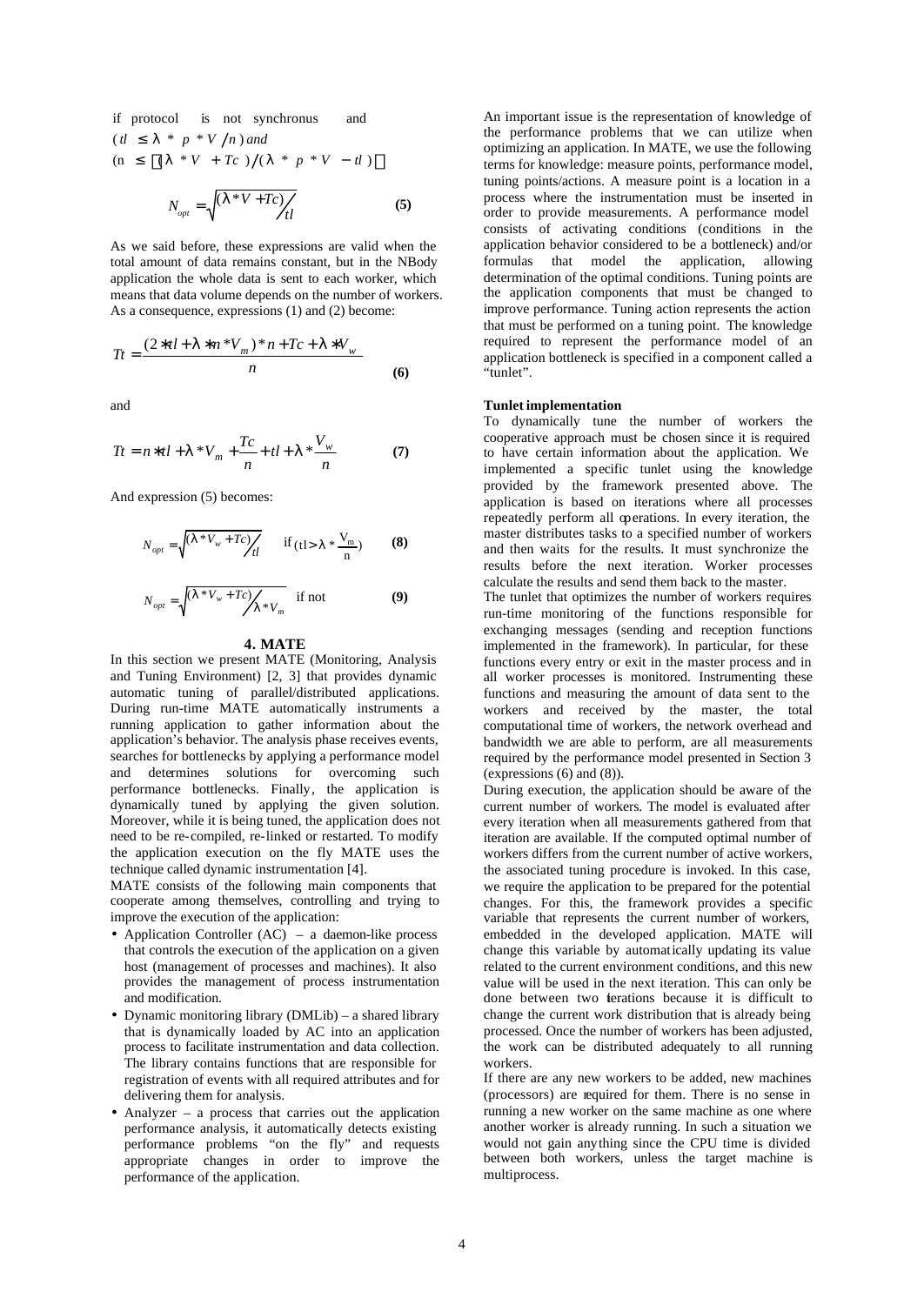### **5. EXPERIMENTAL RESULTS**

This section presents the experimental results obtained by applying the tuning environment to a base framework for Master/Work application. To conduct the experiments, we selected a brute force 2D N-Body implementation presented in Section 2. Experiments were conducted on a cluster of homogenous Pentium 4, 1.8 Ghz, (SuSE Linux 8.0) connected by 100Mb/sec network. Each experiment was performed many times and the average of the execution time for the application was calculated.

Since we need to control the load in the system to reproduce the experiments several times, we created certain load patterns, so that we can introduce and modify certain external loads to simulate the system's timesharing. We defined load patterns, in particular an gradually ascending load pattern and a variable load pattern; then for each one of they we executed the application with several fixed number of workers (1, 2, 4, 8, 16, 19) and also under the control of the MATE tuning environment where the number of workers is adapted dynamically. In every scenario, each Worker was executed in an individual machine.

We have conducted our experiments in two scenarios:

- In the first scenario, N-Body was executed on different number of workers, without any tuning.
- In the second scenario the application was executed under MATE applying the tuning of the number of workers. The application started with one worker and then during the execution the number is changed according to the model described in Section 3. In this scenario one machine of the cluster was dedicated to run the analyzer, so that the analysis does not introduce additional overhead in the application.

Table 1 and Figure 2 summarize the experimental results to the variable load pattern. They show the execution time of N-Body application considering different number of workers and the execution time of N-Body under MATE. In each scenario N-Body was executed with the controlled variable load pattern.

| #workers              |       |                               |                                           |  | 16 | 19 |  |
|-----------------------|-------|-------------------------------|-------------------------------------------|--|----|----|--|
| Execution<br>Time     | 64,49 | 34,61 18,09 10,37 11,83 15,49 |                                           |  |    |    |  |
| $N-Body + MATE$       |       |                               | Starting with 1 worker<br>and then tuning |  |    |    |  |
| <b>Execution Time</b> |       |                               | 10.92                                     |  |    |    |  |

**Table 1.** Execution time of N-Body (in seconds) in different scenarios under a variable load pattern.



**Fig. 2.** Execution time of N-Body under a variable load pattern using different number of workers and MATE.



**Fig. 3.** Number of workers adaptation along the N-Body execution under MATE and a variable load pattern.

Table 2 and Figure 4 summarize the experimental results to the ascending load pattern. They show the execution time of N-Body application considering different number of workers and the execution time of N-Body under MATE and similarly as in previous experiment, in each scenario N-Body was executed with the controlled ascending load pattern.

| #workers              |  |  |                                           |  | 16                                  | 19 |  |
|-----------------------|--|--|-------------------------------------------|--|-------------------------------------|----|--|
| Execution<br>Time     |  |  |                                           |  | 73,23 37,11 19,28 11,76 13,05 14,50 |    |  |
| $N-Body + MATE$       |  |  | Starting with 1 worker<br>and then tuning |  |                                     |    |  |
| <b>Execution Time</b> |  |  | 12.46                                     |  |                                     |    |  |

**Table 2.** Execution time of N-Body (in seconds) in different scenarios under an ascending load pattern.



**Fig. 4.** Execution time of N-Body under an ascending load pattern using different number of workers and MATE.

In both experiments, N-Body while executing under control of MATE starts with only one worker. When MATE receives all data from the first iteration, it evaluates the performance model and immediately detects the need of adding workers to reach the optimal number related to the initial total work. Then during the execution of the application the load is changed and the number of workers is adapted to the optimal number provided by the performance model. It can be seen in Figure 3 for variable load pattern and in Figure 5 for ascending load pattern. Then, as the time passed, load patterns vary and the number of workers in the application is adapted to use in each moment the number of workers needed to achieve an optimal performance. Notice that responses to the changes in the load pattern are introduced some iterations later in the application (normally one or two iterations). The